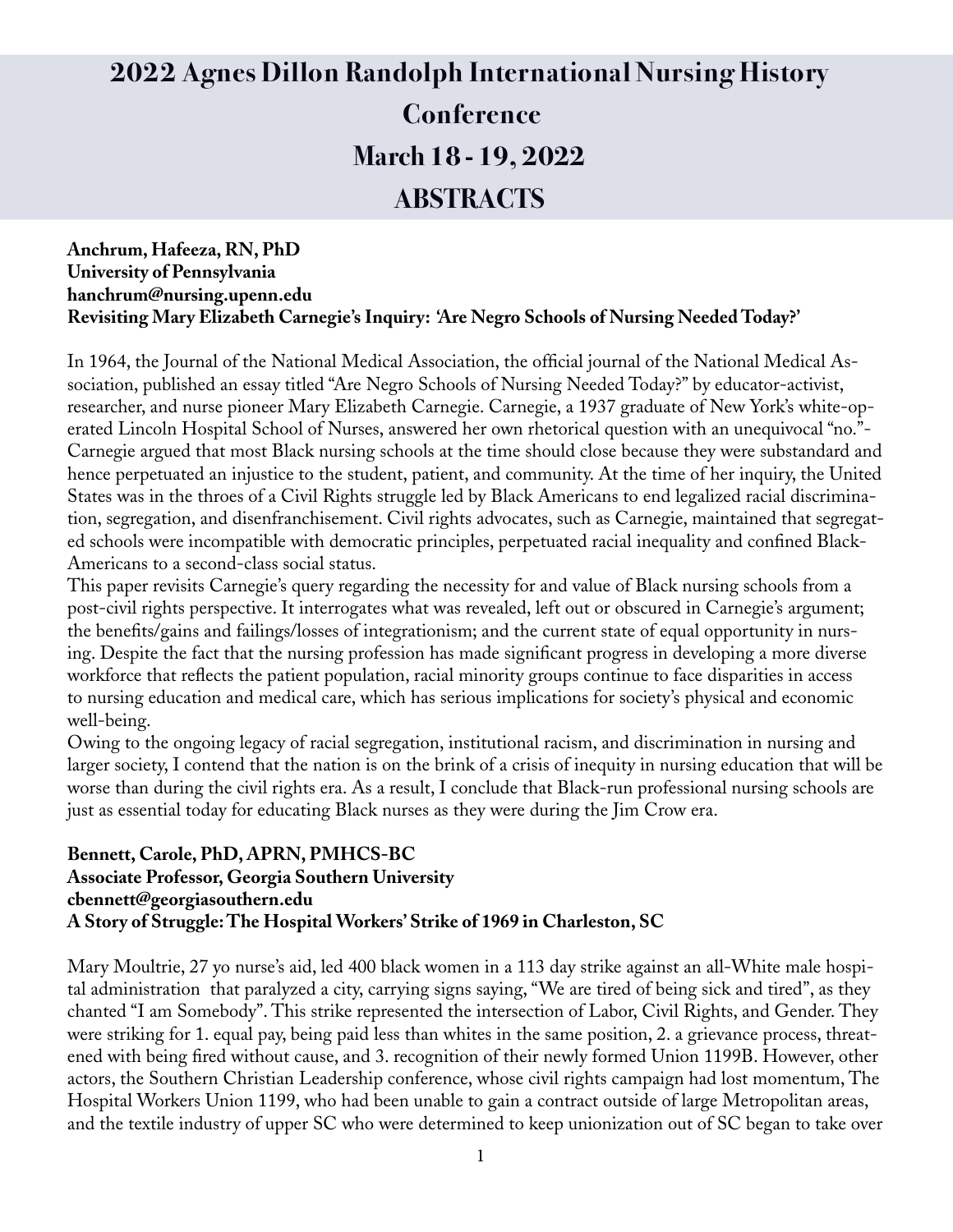the walk-out to influence the negotiations and put pressure on strike organizers and hospital administrators for their own purposes. The hospital President Dr. William McCord, MD, PhD, was the son of a missionary physician who had provided healthcare to the Zulu tribe of South Africa during apartheid. This presentation will represent women's voices, explore their history, and explain the influence of activists in the surrounding Sea Islands of South Carolina in the 1950's. Mary Moultrie, became involved with the Highlander Folk School, where Civil Rights nonviolent disobedience was taught; she moved to NYC after high school working in a unionized, hospital before returning to Charleston to work at Medical College Of SC. Her struggle and ultimate triumph changed how many hospitals treated Black auxiliary healthcare workers. Ultimately, the Department of Health, Education, and Welfare, charged MCH with 37 violations of civil rights statutes and threatened to cut off \$12 million in federal funding. McCord finally yielded. The strike ended, the workers were rehired, were given raises, and a grievance process was initiated. However, the struggle has not ended. While it did break down some barriers, the union was not recognized and collective bargaining has not prevailed.

# **Chatterton, Claire, PhD The Open University, UK Claire.chatterton@open.ac.uk "The most sensational strike of modern times": The battle of Radcliffe Asylum, 1922**

In 1922 a strike took place at a mental health institution in the English Midlands – the Radcliffe Asylum near Nottingham. This was described by a local paper as the, 'most sensational strike of modern times.' The 'Battle of Radcliffe Asylum' occurred when the asylum's management committee attempted to increase the working week of its nursing staff at the same time as it reduced their wages. Urged into action by the national leadership of their union (the National Asylum Workers' Union) both male and female nursing staff barricaded themselves into the wards they worked on. This was thus a 'sit-in' strike and ensured that the patients were still cared for. After three days the wards were stormed by police and bailiffs and after what the Daily Sketch called, 'a fierce hand-to-hand struggle', the strikers (with patients fighting alongside them) were overpowered. All were dismissed and the battle was lost. The nursing press were quick to condemn the strikers but in recent times they have been honoured by the union. The episode itself though, is hardly known. Drawing on primary sources from the papers of the National Asylum Workers' Union at the University of Warwick and the hospital's records, held in the Nottinghamshire Archives, and utilising articles from contemporary journals, such as the Nursing Times, Nursing Mirror, Journal of Mental Science and Nottingham Journal, this paper aims to redress this balance and explore its significance in nursing history.

**D'Antonio, Patricia, PhD, RN, FAAN, Carol E. Ware Professor of Mental Health Nursing Director, Barbara Bates Center for the Study of the History of Nursing University of Pennsylvania School of Nursing; dantonio@nursing.upenn.edu Aponte, Ravenne, PhD student, University of Pennsylvania School of Nursing; aravenne@upenn.edu Steger, Kailee, PhD student, University of Pennsylvania School of Nursing; ksteger@nursing.upenn.edu Rosario, Andre, PhD student, University of Pennsylvania School of Nursing; arosario@nursing.upenn.edu Thinking about the Future: Possibilities of a 'New' History of Nursing**

It is a well-worn truism that history is always relevant. The new questions that scholars bring to old documents reflect not only the past but also pressing questions about the present. Yet the methodological approaches born in the social history movement on the 1970s – what has long been called the "new social history" – are no longer quite so new. New questions in the history of nursing and healthcare roil the discipline; and new voices think about the answer they might construct.

This session presents the work of four scholars currently exploring new questions, answers, and perhaps even new paradigms that serve less as exemplars and more as opportunities to engage with new actors, issues, time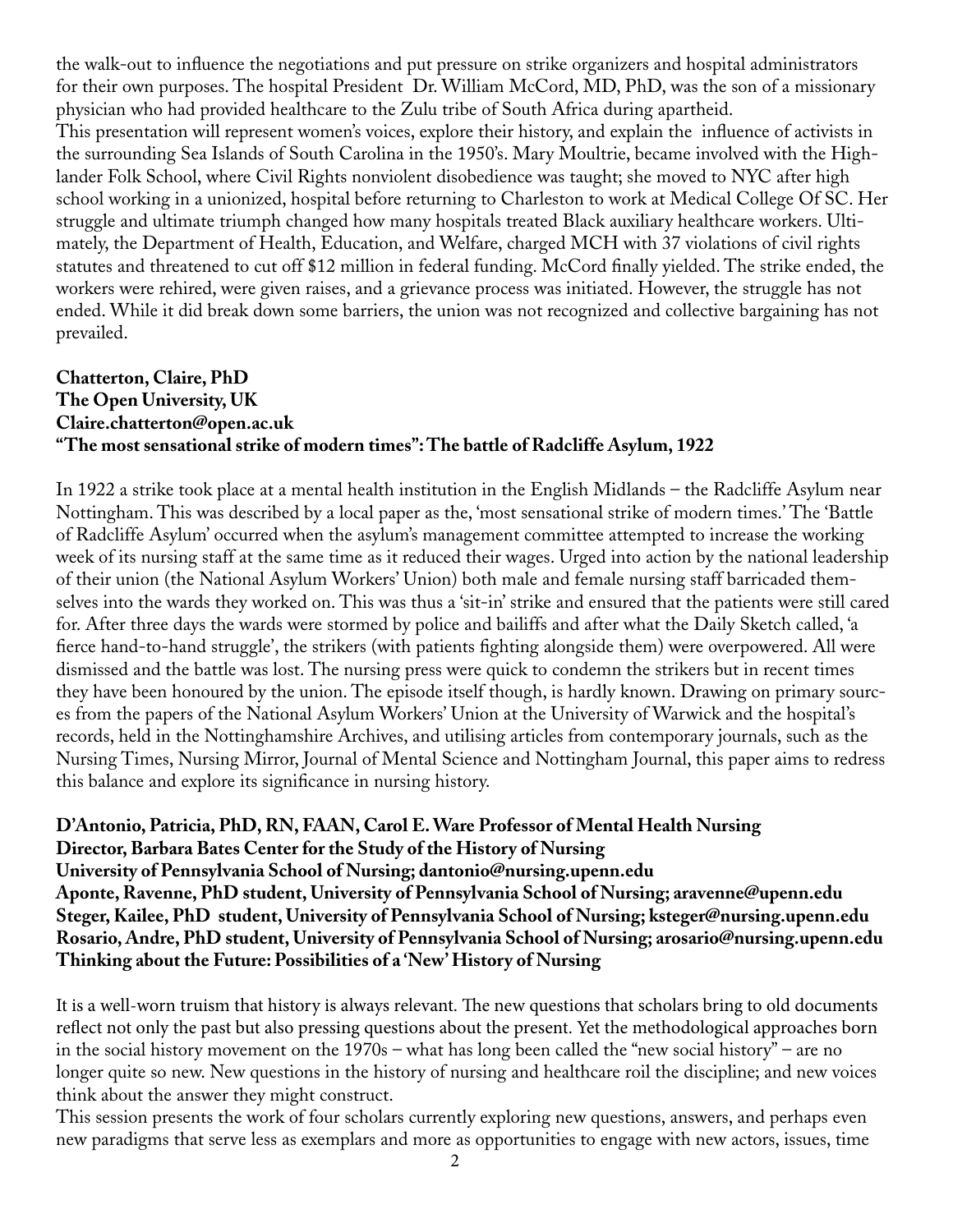frames, and constructs as we move to answer burning questions about race, class, gender, sexuality, inclusivity, community engagement, and global initiatives. The sources of these presenters depend heavily on secondary sources, augmented, when appropriate, by primary ones. The presenters draw heavily on scholarship not only in the history of nursing and healthcare, but also in African American studies, immigration studies, transnational studies, and the history of childhood. The intent is to create a dialogue with the audience about new ways to think about the relevance of their own scholarship, and, perhaps, to think about new paradigms that might move the field forward. It will 90 minutes, the usual conference session time allotment.

Patricia D'Antonio begins with "Toward a History of Healthcare: Repositioning the Histories of Nursing and Medicine." This essay, forthcoming in the Bulletin of the History of Medicine, argues that it is no longer useful to research and write about the histories of medicine and nursing as fields separate and whole unto themselves. She argues for a new paradigm that will involve studying these actors and practices in relation to each other rather than, as we have done, in isolation. She acknowledges differences in orientations and missions. Yet, she concludes, nursing and medicine may be two sides of the same proverbial coin. Nursing and medicine needed each other to make their particular claims to authority, expertise, and, in the end, the success of their "scientific agenda.

Ravenne Aponte looks to the early 20th century relationships among Black clubwomen and Black nurses that addressed the social, political, and economic inequalities within their communities. By focusing on the secondary literature of three organizations, National Association of Colored Women's Clubs, Alpha Kappa Alpha Sorority, and Black Cross Nurses, this work centers the voices of Black nurses and their efforts in addressing Black health by situating Black nurses in the context of their communities and in relation to other Black professionals. In doing so this work expands our thinking about Black nurses' roles within communities, and ultimately reshapes how we think about the decisions and experiences of Black nurses and also the ability to see beyond their struggle for acceptance within nursing.

Kailee Steger presents an analysis of school health and the use of children as political proxies during the early Cold War Era in the US. She explores how structural racism became codified in early Cold War policy. She argues that an t, historical analysis of explicit and/or nonexplicit discriminatory school health policies and resources may complicate the story of school health in the early Cold War era and add to the discourse of how discrimination remained embedded and disseminated throughout an American institution.

Andre Rosario follows by exploring the power of transnational frameworks to understand the phenomena of nurse migration. He focuses specifically on the migration of nurses from the Philippines to the United States. It draws on insights from Asian American history, especially that on Asian American domestic labor, to suggest ways in which we might bring new understanding to an enduring workforce, cultural, and, now – and especially during our COVID pandemic – a permanent feature of American nursing and cultural life.

# **Davidova, Evguenia Portland State University evguenia@pdx.edu Nursing Education and International Philanthropy in Southeast Europe in the Interwar Period**

History of nursing is a relatively new field within the social history of medicine and public health in Southeast Europe. Furthermore, because medicine was intimately related to the processes of state and nation-building, and militarization of civil life, researchers have examined mostly male-dominated institutional developments while nursing, perceived as a female domain, was largely neglected. Although women doctors and midwives have attracted some scholarly attention, nursing is usually discreetly treated within works on the Red Cross or barely mentioned in general histories of medicine and has not been treated as significant topic in its own right. This is in sharp contrast to a wealth of available research in Britain, the USA, France, and Russia. Nevertheless, nurse training provides an opportunity to explore broader social issues such as building public health systems, establishing women's professions, and the evolving role of philanthropy through the lenses of gender and class. Thus, this paper will engage the literature in dialog with multilingual primary sources, including correspon-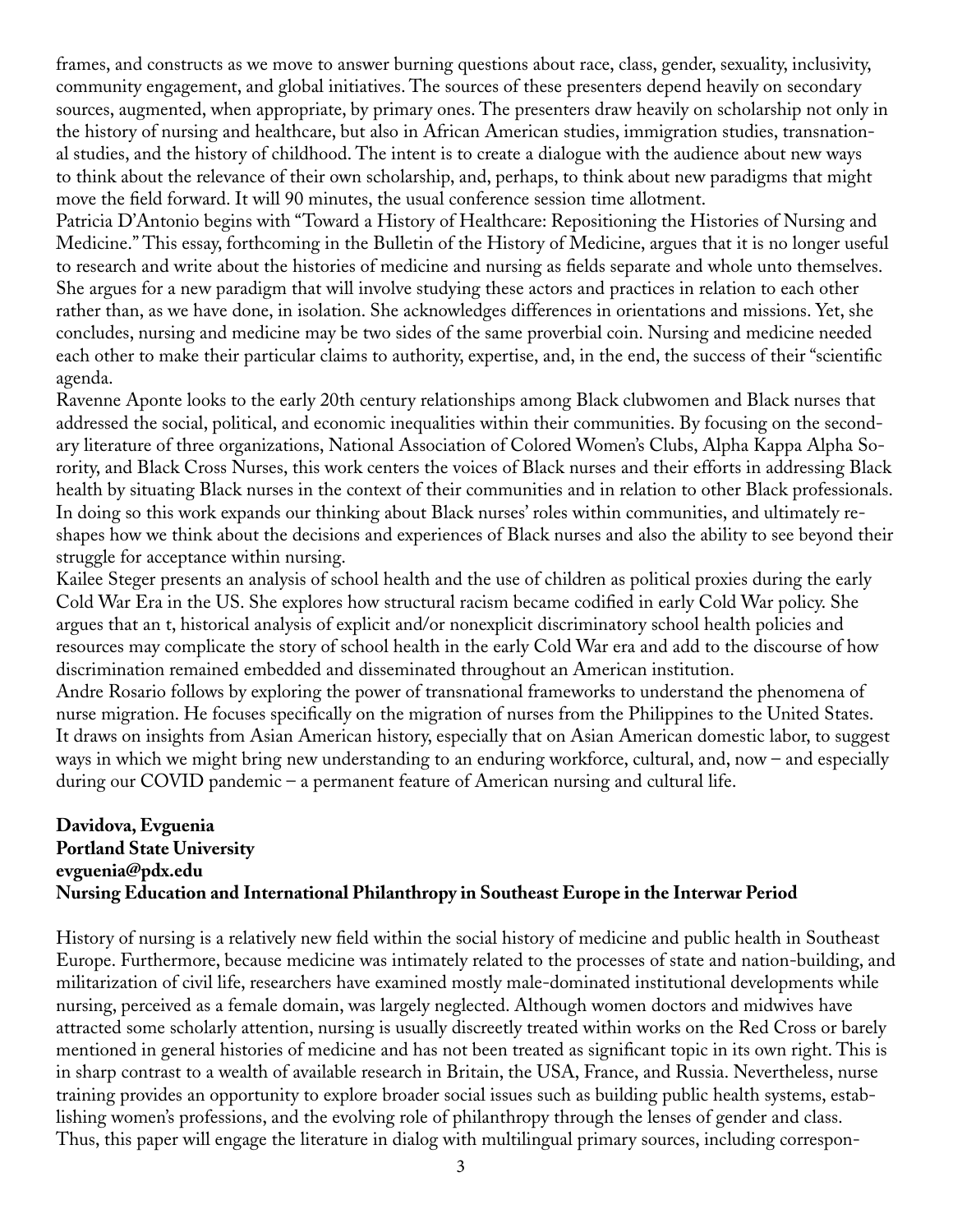dence, diaries, nursing school materials, the Red Cross documentation, the Rockefeller Foundation's reports, and memoirs. I will contextualize selected cases studies within a comparative framework and will analyze how nurse education was integrated into the transnational and regional gendered circulation of people, money, and politics. The paper will ask the following set of questions: What did constitute the "nursing question" (a term used by Frances Elisabeth Crowell, a member of the Rockefeller Foundation's field staff in Europe) in Bulgaria, Yugoslavia, Romania, Greece, and Turkey? What were the international organizations involved in nursing education and how did they compete/collaborate? Who were the local actors? I argue that the promotion of nursing education with emphasis on public health nursing was appealing to all Balkan states. However, the success of the international agencies varied due to local constellations of factors, such as the influence of national branches of the Red Cross and Red Crescent societies, prior nursing practices, and perceptions.

#### **Grando, Victoria T., PhD, RN Dean Emerita of Nursing, Rockhurst University, Kansas City, MO Victoria.Grando@rockhurst.edu The Evolution of Geropsychiatric Nursing**

This paper traces the evolution of Geropsychiatric Nursing, which has emerged in response to psychiatric nursing care of older adults for the past 200 years. In the 1800s, the aged poor with psychiatric illnesses were frequently cared for in asylums, poorhouses, and old age homes. This care was dismal in part because it was provided by untrained lay nurses and orderlies. In the late 1800s through 1990s, public and private psychiatric hospitals became increasingly available. The quality of care in these institutions gradually improved because of advances in nursing education. The Social Security Act of 1935 stimulated the growth of nursing homes. By the mid-1950s, over 9,000 skilled nursing homes were caring for increased numbers older adults with dementia and other chronic psychiatric illnesses such as schizophrenia. Nursing home care was delivered by licensed practical nurses and nurses' aides under the supervision of a director of nursing who was often a registered nurse. Given that nursing home staff were inadequately trained in psychiatric care, older adults with psychiatric illnesses had few specialized psychiatric services. Moreover, newly available psychotropic drugs were overused as chemical restraints. Because of these problems, the need to improve psychiatric care for older adults, especially in nursing homes, became evident and long overdue. Fortunately, advanced psychiatric nursing received attention with the National Mental Health Act of 1946, which funded advanced psychiatric nursing educational programs. The fruition of these efforts were advanced psychiatric nurses who recognized the need to improve geropsychiatric care. Their concerns were addressed in the 1980s by the National Institute of Mental Health's support of traineeships for psychiatric nurses to conduct aging research and post-doctorates available in gerontological nursing. The Harford Centers for Geriatric Nursing Excellence was also instrumental in growing the field by supporting geropsychiatric research. These efforts were all productive. By the 1990s increased emphasis was placed on geropsychiatric nursing research, publications, and national conferences leading to needed improvements in care. All these initiates have culminated in the development of the Geropsychiatric Nursing Collaborative, which is a group of geropsychiatric nurses committed to improving geropsychiatric nursing care through research and educating practitioners worldwide.

**George, Preethi Mariam, Research Scholar, Department of Humanities and Social Sciences, Indian Institute of Technology (Madras), Chennai, India; preethi2510mg@gmail.com Lourdusamy, John Bosco, Associate Professor, Department of Humanities and Social Sciences, Indian Institute of Technology (Madras), Chennai, India; jblsamy@iitm.ac.in "Civilising" Care: Emergence of Modern Nursing in the Madras Presidency of Colonial India**

This paper aims to trace the emergence of modern western nursing in the Madras presidency, an administrative unit under British rule in colonial south India. It will situate nursing within the broader issues of colonialism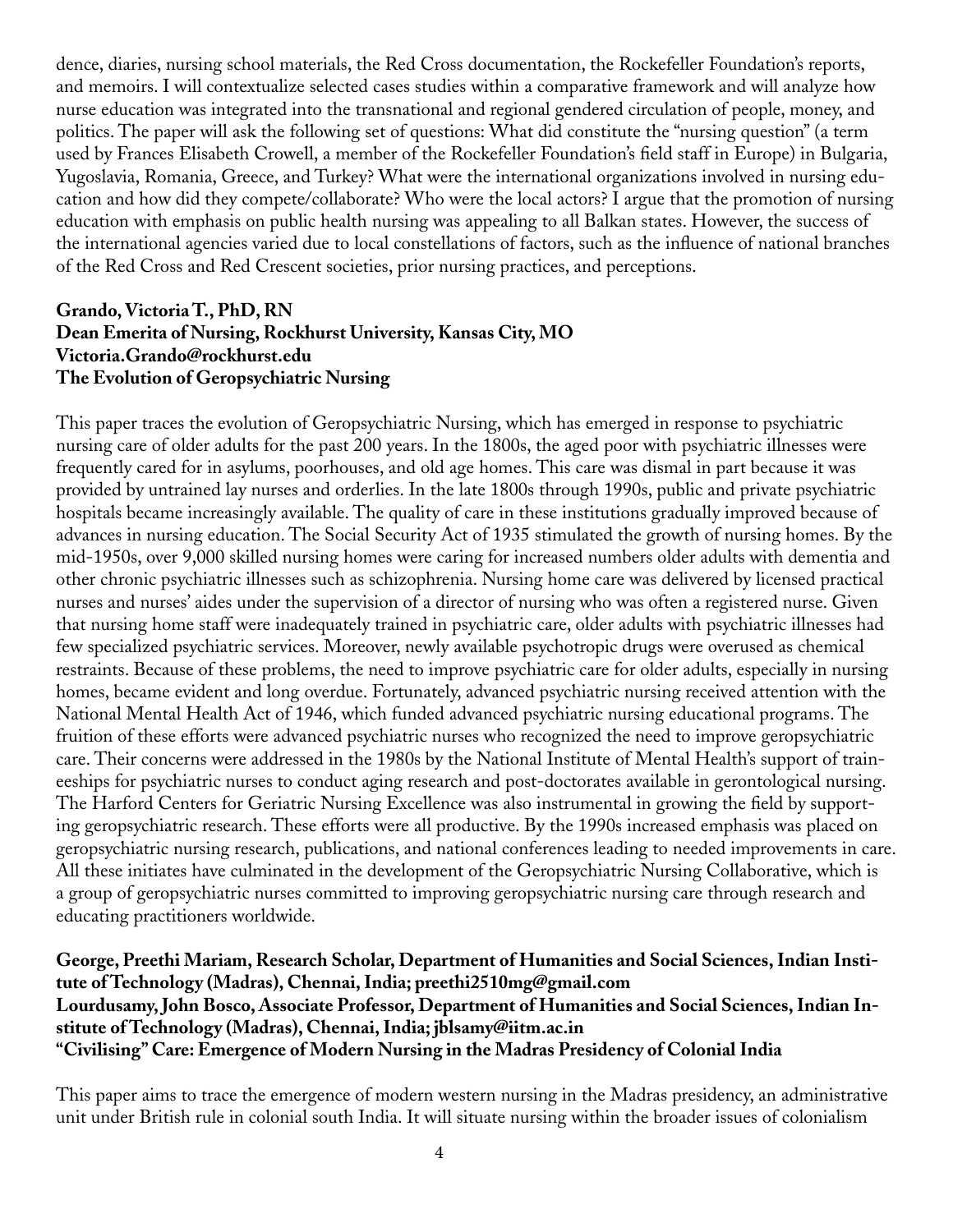and medicine such as: the enclavism of western medicine, centre-periphery relations, colonial forms of know edge, transfer and local reception of medical knowledge, reverse influences, and racial discrimination. Thus, it will locate nursing in the entanglements of the politics of imperialism and nationalism, and the intersection of race, caste, gender, and religion.

Nursing was projected as part of the notion of 'civilising mission', a sign of the benevolence of the colonial government and an indispensable component of medical modernity. This necessitates a critical analysis of the varying attitudes and policies of the colonial state, and the institutionalisation and professionalisation of nursing care as an integral part of the hospital and health care system.

Apart from the above, the paper will examine the evolving changes in the requirements and standards for nursing service, the educational specifications and registration formalities that distinguished nurses from local caregivers like the dais (indigenous midwives). Special focus would be given to the role of non-state agencies like philanthropic institutions and Christian missionaries who were instrumental in training Indian nurses, and to whom the state often turned to meet the increasing demand for nurses. The introduction of modern nursing, apart from being a medical phenomenon, was an immensely cultural one too. The paper will explicate the social conditions in which western nursing was practiced in the colony, as also the diverse local responses to it. Over all, the paper will substantially add to the history of nursing - an area which has so far attracted only limited attention in the historiography of colonial medicine in India. Also, in spite of being a prominent domain of work, nursing fails to figure adequately in the historiography of labour in India. The paper will seek to address that lacuna too - especially with a gender perspective. Relevant themes in gender studies like power relations, women's agency, identity and empowerment will inform this investigation.

#### **Houlahan, Bridget, PhD, RN**

#### **Assistant Professor, Pediatric Nursing, James Madison University School of Nursing houlahba@jmu.edu**

#### **The Role of the School Nurse in Keeping New York's Public Schools Open During the 1918 Influenza Epidemic: Providing Historical Lessons for Today on the Importance of Investing in School Nurses to Promote a Safe Return to School During the COVID Pandemic**

This study investigated the origins and evolving role of the first school nurses in New York City (1902) to produce a comprehensive historical analysis and framework to support school nurses' work today. Evidence presented in this study demonstrated that school nurses in New York City were one of the most important figures in the promotion of health and educational opportunities for an entire generation of marginalized children and their families. The school nurse program initiated in 1902, was so successful, that instead of isolating students at home during the Influenza Epidemic of 1918, New York City health officials kept students in schools by intensifying and strengthening their school health programs already in existence over the past fifteen years. As influenza struck New York, nearly one million children attended public schools with approximately 750,000 children living in tenement homes. Given that crowded and unsanitary tenement districts promulgated the spread of disease, schools provided a clean, safe, and well-ventilated environment where teachers, nurses and doctors daily inspected, treated, and followed children into their homes to provide care, supplies, and health education. It was determined that children were safer in school, under supervision, then at home playing with others in the streets. During the Influenza Epidemic of 1918, school nurses became an integral part of the community they served; they developed collaborative health promotion partnerships with parents, physicians, and educators that provided strong supporting evidence to keep the students in the schools. Once the larger community understood the value of their position, stakeholders were willing to pay for their continued services. School nursing became a transformative mission to promote individual and community health. Since the COVID Pandemic, the need for a nurse in every school is indisputable. Budget cuts have eroded the number of nurses employed in schools nationwide. Only 39.3% of U.S. schools employ a full-time school nurse (National Association of School Nurses). Understanding how school nurses succeeded in keeping children safe in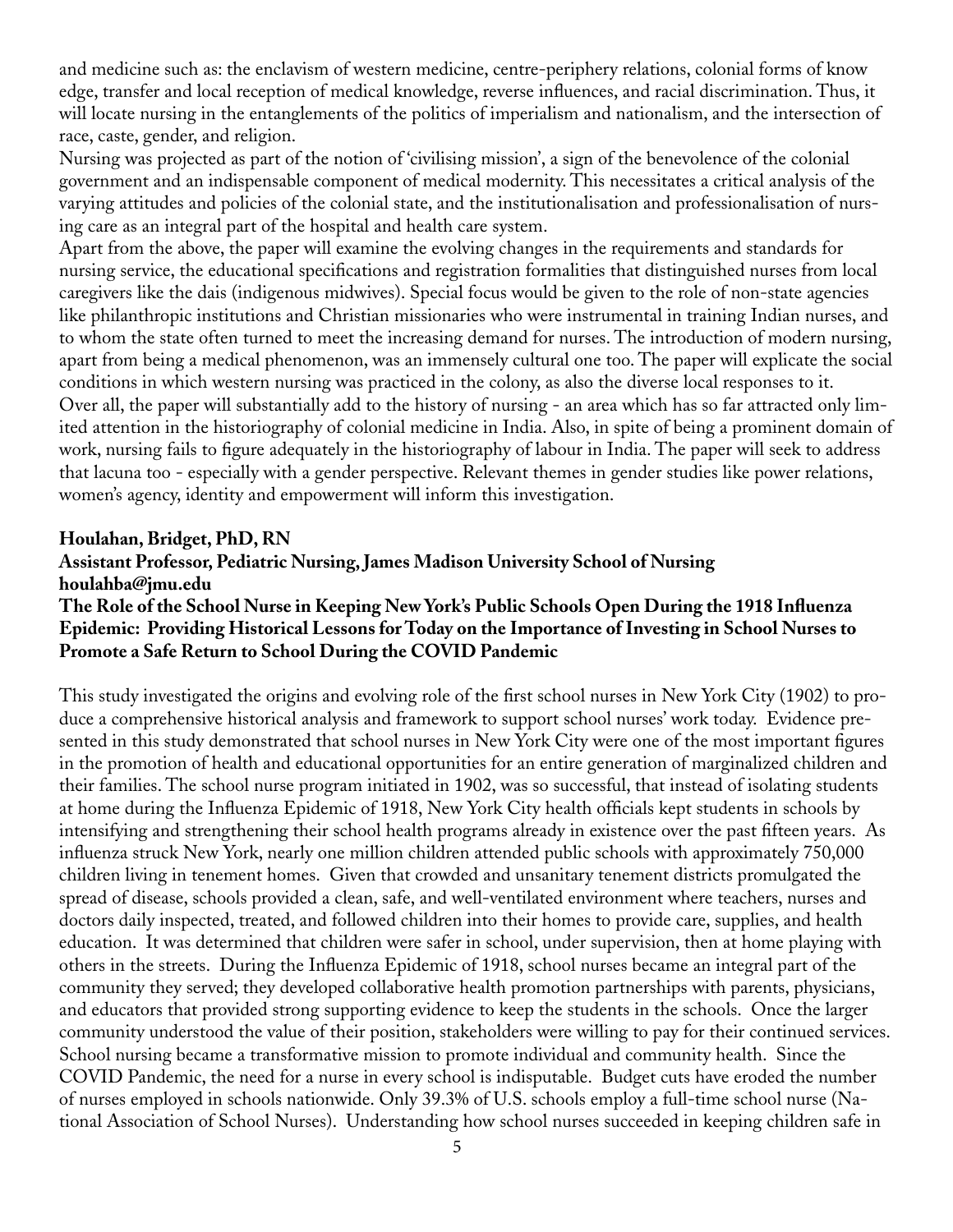school during the 1918 Influenza Epidemic can promote the employment and practice of school nurses today to support the safe return to school of students during the COVID Pandemic.

## **Irvine, Rebecca PhD student, Department of History City University of New York rirvine@gradcenter.cuny.edu Nursing and the practice of care in Hashemite Iraq, 1920–58**

This paper examines the history of nursing in the colonial and semi-colonial periods of the Hashemite monarchy in Iraq. From the late 1920s, the Iraqi healthcare system was remade in an Anglicized structure, as the British Mandate power established new institutions of medical training and provision. While the status and role of doctors in this process has attracted attention from historians, the position of nurses has largely been overlooked, despite the crucial role they played in delivering care to Iraqis who encountered the new medical establishment. In this paper, I draw on the archives of the colonial nursing organizations that worked in Iraq during this period, as well as Iraqi government publications surveying the healthcare system, hospitals, and medical status of the population. Through this, I focus primarily on the work of British women who took up nursing positions first in the colonial institutions of the Mandate, and later in the context of the more ambiguous, semi-colonial dynamic that persisted through the monarchy. I examine how these foreign women sought to define and shape the practice of care in Iraq, and how they interacted with the Iraqi nurses they worked alongside, often in supervisory roles as matrons. The complexities of their position in these hierarchies – at once both colonial and caring – opens up questions about race, gender and authority in the practice of nursing.

# **Kuhlmann, Kristin, PhD, RN, FNP-BC Eastern New Mexico University kristin.kuhlmann@enmu.edu Influenza and COVID-19: Public Health Measures During a Pandemic**

Over the past century, infection control measures have improved immensely, leading to a sharp reduction in U.S. mortality and morbidity, with an increased lifespan from 55 years in 1919, to 79 years in 2019. With the advent of aseptic hospital measures, antibiotic treatment, and vaccinations for many childhood diseases, the 20th century ushered in an improvement in the health of Americans, along with an increase in public confidence that science would provide the answer for diseases and infections had that plagued people in the past. By fall 2021, the estimated number of Americans who had died of COVID-19 complications reached 700,000; surpassing the number of Americans who died during the influenza pandemic of 1918-1919. In the early months of the COVID-19 pandemic in spring 2020, many U.S. businesses and services were shut down in an effort to reduce the number of infections, hospitalizations, and deaths. Isolation, crowd avoidance, social distancing, hand hygiene, mask-wearing, and repurposing or production of new antiviral therapies were the main weapons in the arsenal against the COVID-19 virus until the first COVID-19 vaccines were distributed in early spring of 2021. As people became immunized and began to enjoy outdoor activities, the number of COVID-19 cases went down precipitously in the spring and summer of 2021. As a result, communities began to relax strict public health measures. However, with the new COVID-19 delta variant came an upsurge in cases in the late summer of 2021 and continued into the fall months. When health officials attempted to reinstate infection reduction measures, public resistance added to a sustained rise in cases. Similar public resistance was experienced after influenza cases seemed to disappear by summer of 1919, only to return again with an alarming rise in cases and deaths in the winter of 1918 and spring of 1919. In this presentation, a comparison of the 1918-1919 influenza pandemic and the 2020-2021 COVID-19 pandemic public health measures, treatment, and public reaction to each pandemic will be compared. Determining why members of the public resist or defy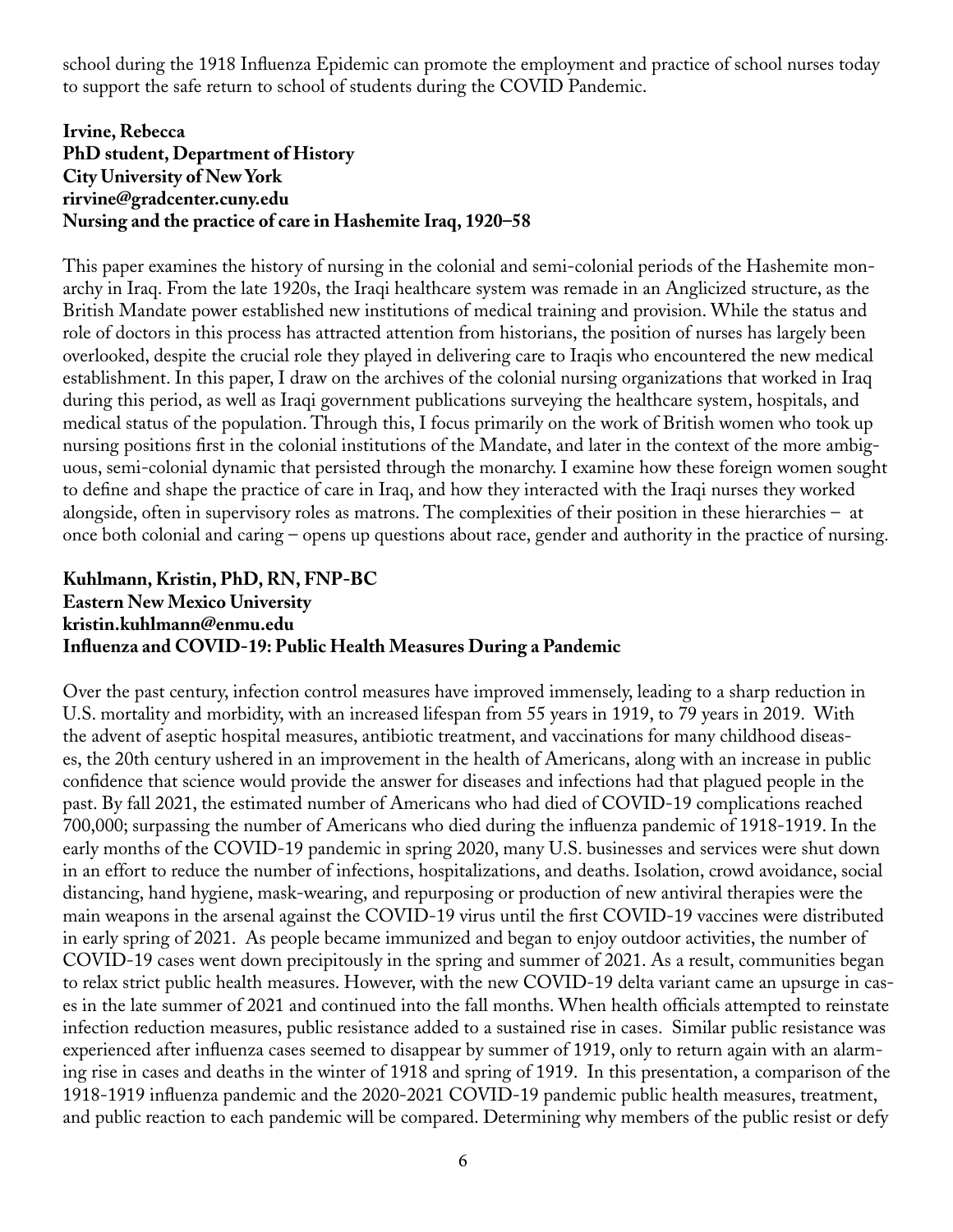preventive measures is as important today as a century ago, in order to reduce the number of people affected by the COVID-19 pandemic.

## **Lapeyre, Jaime, PhD, RN California State University, Channel Islands jaimelapeyre@gmail.com Wolf 's Pack: A Social Network of Nurses, 1930-1955**

During the late 1930s, American nurse Lulu Wolf was invited to attend the League of Red Cross Societies' International course in Public Health Nursing. Following this experience, like many of the graduates of this international course, Wolf returned home and dedicated her career to increasing standards in nursing education. In 1949, Wolf founded the UCLA School of Nursing and served as the school's first Dean. In the late 1950s, Wolf was part of the founding seven, a committee forming the Western Council of Higher Education for Nursing.

Wolf 's career closely mimicked that of her colleagues in the Eastern United States in the 1920s. Previous research has suggested that during the post-WWI period in an effort to both prepare much needed public health nurses as well as set standards in nursing education throughout the world, a group of American nurse leaders from the northeastern states formed a close-knit network. Led by Annie Goodrich, the first Dean of the Yale School of Nursing, this influential network quickly gained access to leading members of the Rockefeller Foundation and set in motion changes to nursing education throughout the US and Europe. Using Social Network Analysis to examine Wolf 's relationships within this growing network of nurse leaders throughout the US and internationally, this paper examines the influence of these networks on the development of nursing education throughout the USA, as well as the further development of feminist internationalists. Feminist historians have suggested that women who attended international meetings and congresses often maintained strong, loyal, lasting connections to each other and to the organization's cause, through their continued exchange of letters and attendance at international congresses. The work of these historians demonstrates that the development of friendships between the members of these international organizations also helped in strengthening their connection to the issues as well as to the formation of what they describe as a "collective identity as feminist internationalists".

#### **Colonel Constance J. Moore, USA (Ret.) Independent researcher cjmoore50@me.com Army Nurse Corps Experience During the Iraq Invasion**

In 2003, the invasion of Iraq was carried out by nearly 200,000 American and coalition forces. Army nurse participation was an extraordinary example of the adaptability of the profession to meet the health care needs of all affected by the war. Army nurses were soldiers carrying side arms, driving 5-ton trucks, and organizing temper tents filled with supplies, and scrubbing bloody operating areas after surgeries. These nursing professionals were rugged warriors jumping out of airplanes, hugging war-damaged children, contacting loved ones for blinded soldiers, and surrendering their own cots, food, and clothing when a large group of patients came off the battlefield. They were sensitive sentinels of the most advanced trauma system in the world, giving liter after liter of fluids and unit after unit of whole blood to bring catastrophically wounded back from the brink of death, only to quickly package and tend them competently in the air as they were flown to the next level of care. Dogs were a new part of their healthcare practice both as their patients, and as therapeutic partners supporting exhausted combat stress sufferers.

This presentation is based on real-life compilations of sixty Army nurses' recollections -- many within months of their deployments. These individuals spoke with historians, journalists, researchers, and other nurses. Some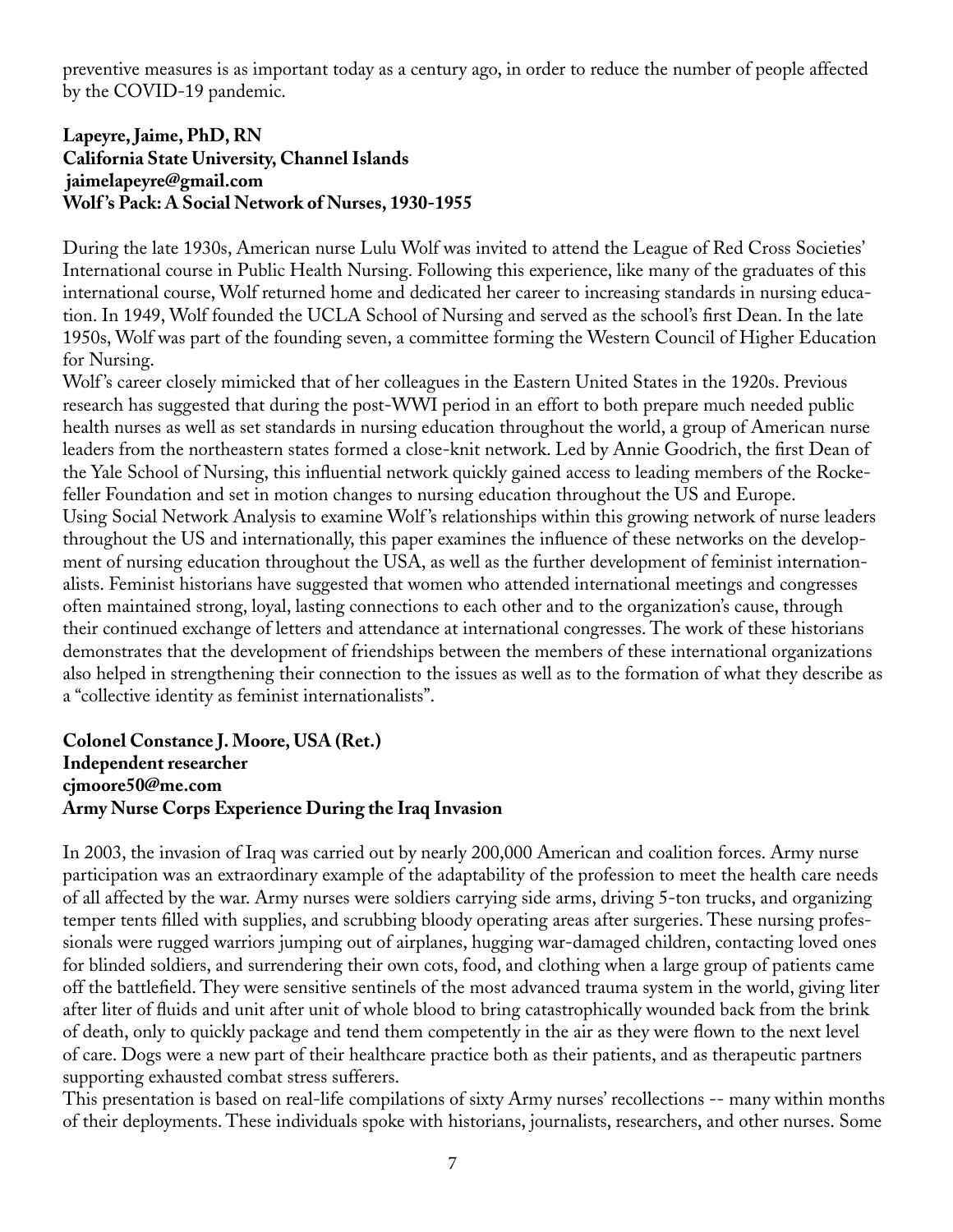narratives are gut-wrenching; some are funny. All are testimonies of compassion and competence as they cared for patients while deployed. Moreover, primary source material included military after action reports, deployment human resource data, journals, emails, and text messages.

#### **Owens, James, PhD Student, Liverpool John Moores University j.owens@2019.ljmu.ac.uk From Home Carer to Specialist Practitioner: A Social, Political and Oral History of District Nursing in Twentieth Century Britain**

My paper is focused on redefining the historical record of district nursing. It will focus on key areas of thematic analysis, such as class, gender and community, to explore how district nurse history intersected with social and cultural developments throughout the latter-half of twentieth century Britain. This paper will draw upon original oral history interviews conducted with district nurses who trained, worked and lived in Britain 1945-2000. This approach will assist with positioning the district nurse as the central point of analysis as well as highlighting the everyday experience of the role. This approach is echoed by Graham Thurgood in his work developing the West Yorkshire Nursing Oral History Centre. Thurgood has argued that oral history is an 'ideal way to encourage micro-histories of nursing' which he argues are central to furthering our understanding of healthcare in mid-twentieth century UK.

My research is focused on updating the historiography of district nursing using wider themes of historical analysis such as gender, class and the changing nature of community to help broaden our understanding of life in twentieth century Britain. This is done by incorporating methods adopted by feminist and gender historians to create an inter-disciplinary approach to district nursing history. Building on from the work of Monica Baly, Mary Stocks, and Gwen Hardy, my research moves on from the nineteenth century origins of district nursing in order to introduce more contemporary insight. Throughout this paper I will discuss the evolution of the district nurse role and argue that the district nurse is an integral vehicle in furthering our understanding of gender, class and community in twentieth century Britain. Central to this method will be the everyday experience of the role discovered through oral history testimony.

# **Roberts, Katherine, PhD student, University of Manchester, UK**

#### **katherine.roberts-3@postgrad.manchester.ac.uk**

#### **Meeting the Demands of 'The People's War': The Impact of Wartime Britain's Emotional Community on the Emotional Expression of Queen Alexandra's Imperial Military Nursing Service Sisters**

As the Second World War blurred the lines between home front and battlefront in Britain, popular rhetoric presented the conflict as "The People's War", in which all British citizens were united in self-sacrifice and devotion to the war effort. Drawing on historian Barbara Rosenwein's concept of "emotional communities", this paper investigates the impact of the emotional community of "The People's War" on the emotional expression of Queen Alexandra's Imperial Military Nursing Service Sisters (QA's) on active duty overseas. While current historiography touches on the emotional experience of QA's as it relates to their encounters with traumatic injury and palliative care, it has yet to interrogate how the emotional community of Second World War Britain developed "feelings rules" which created a uniquely emotionally limited environment in which QA's could process their wartime experiences. This paper examines contemporary newspapers and magazines, especially those directed at women, particularly nurses, in order to illustrate the "feelings rules" that the rhetoric of "The People's War" established. Drawing on the work of historians Penny Summerfield and Michael Roper on personal narratives, this paper uses close textual analysis to illustrate how these "feelings rules" influenced QA's emotional expression in their letters and diaries. While many of the "feelings rules" associated with "The People's War" were not new to nurses, these "feelings rules" now included not only nurses' professional lives, but also their personal lives, intensifying the social pressure to conform to the prescribed emotional expression.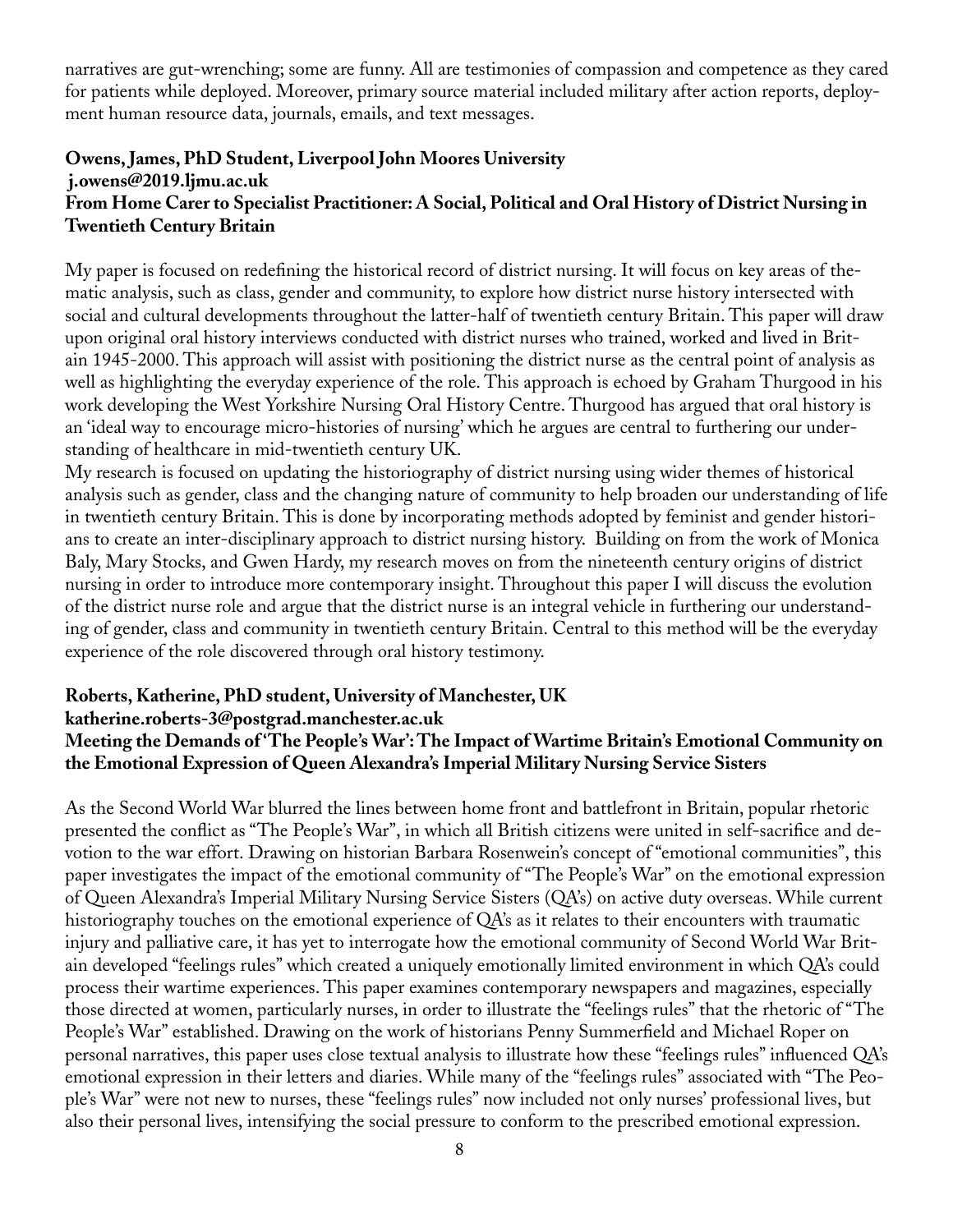This new emotional community, therefore, increasingly limited the spectrum of acceptable emotional expression available to active duty QA's. This restriction of QA's emotional expression raises further questions regarding how these women processed the trauma they encountered while on duty and highlights society's ability to give a voice to some war experiences while silencing others.

**Smith, Kylie M., PhD, Associate Professor President's Humanities Fellow, Fox Center for Historical Inquiry Andrew W. Mellon Faculty Fellow for Nursing & the Humanities Nell Hodgson Woodruff School of Nursing Emory University; kylie.m.smith@emory.edu Nursing Mental Health at the Tuskegee Institute 1948-1972**

In 1948, the Tuskegee Institute School of Nursing offered the first baccalaureate program in the state of Alabama. The program included a psychiatric rotation, but students were limited in clinical placement options because of the state's insistence on racial segregation. Many aspiring mental health nurses were forced to travel out of the state to learn and practice psychiatric and mental health nursing, and many never returned. It was not until 1972 that the University of Alabama Birmingham was able to offer an advanced course in mental health nursing open to both black and white students. These complex circumstances have had a long-term impact on the provision of mental health services to black patients in the state of Alabama, and represent similar problems across the South.

This paper uses the original records of the Tuskegee Institute to analyze the experience and role of Tuskegee nurses in the provision of mental health services to the people of Alabama. In contrast to the other racially segregated state hospitals, the Tuskegee Institute, the Tuskegee VA Hospital, and the John A. Andrew Memorial Hospital provided a variety of mental health services to both black and white patients, including a mental hygiene clinic, and employed black psychiatrists and nurses. Tuskegee provides a sharp contrast to the story of racial segregation, and racist psychiatric practices, in the American south, but it is a story that has yet to be told.

The focus on psychiatric nurses allows for an examination of the impact of segregation on the educational pathways for African American women, the development of mental health services in Alabama, and the subsequent impact on communities and patients.

#### **Spinney, Erin, PhD Assistant Professor, University of New Brunswick, Saint John Campus, Canada erin.spinney@unb.ca Hospital Ships as Support for British Naval Hospitals 1790-1815**

Tuesday 15th. "Examined and approved the Household Accts., List of wages etc. for July. Total amount of Household Accts. £1060-4-7 1/4, including the list of wages amounting to £267-8-4 1/2. No. of patients 17102, total victd. 21117. Marine Infirmary £2-18-4. Le Canton Hosp. Ship £7-4-4. Issue of coals 1101 1/2 bush."

August 15, 1797, "Private Minutes & Memoranda of the Governor of the Royal Hospital Plymouth 1795- 1799," National Maritime Museum, TRN/3.

During the thirty-five years of almost constant warfare between the start of the American Revolution and the end of the Napoleonic War, naval medicine relied on the labour of thousands of women as nurses and washerwomen to care for sick and wounded seamen in hospitals and hospital ships. While my previous research has focused on women's labour in naval hospitals, this paper will use hospital ship musters, logbooks, and pay list records to illustrate the role of women at floating medical institutions. Specifically, I will examine how hospital ships, like Le Caton anchored in Plymouth harbour, supported onshore hospitals. Hospital Governor Richard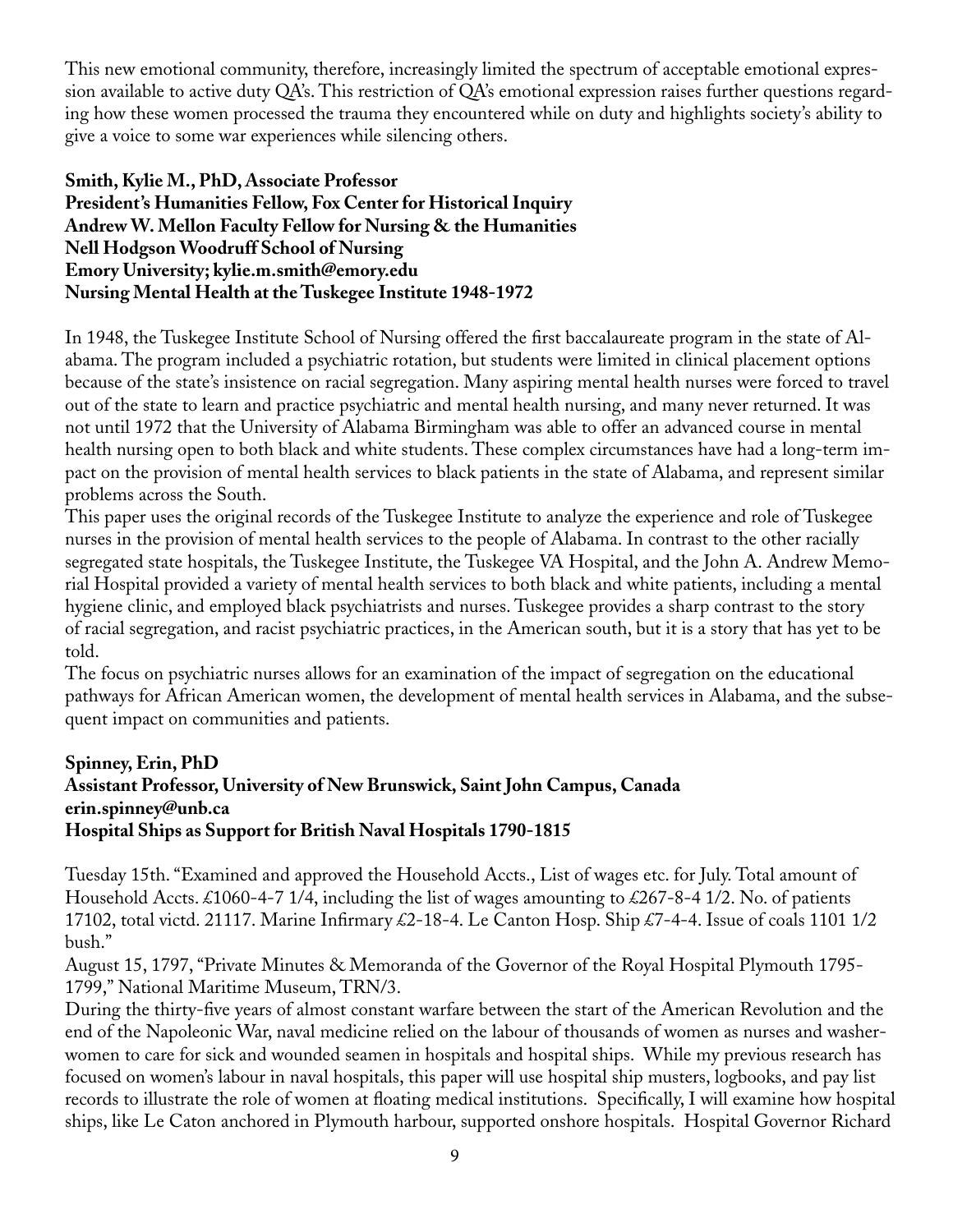Creyke, as indicated above, included Le Caton in his reports to the Sick and Hurt Board, suggesting that he, if not the Sick and Hurt Board as well, conceived of Le Caton as part of the Plymouth Naval Hospital establishment.

Hospital ships functioned as medical transports for the sick, floating sites of control for patients deemed a desertion risk, and as overflow hospitals. The reintegration of hospital ships into the story Napoleonic Era naval medicine illustrates the complexity of the naval medical system. By integrating the experiences of nurses and other women labourers into the historiography of British naval medicine, I highlight the important and omnipresent role of women in naval medical care while also considering the impact of women's civilian labour in supporting eighteenth-century and early-nineteenth century British imperial and naval ascendency.

## **Wanyo, Carol A., PhD, RN, APHN-BC Mount Saint Mary College, Newburgh, NY carol.wanyo@gmail.com "Poised and Prepared": Lillian Wald and the Henry Street Settlement Visiting Nurses' Response to the 1918 influenza pandemic**

The COVID-19 pandemic brings to light surprising similarities to the 1918 influenza pandemic. Over 100 years later, the United States is faced with a novel virus causing a worldwide pandemic although our care is hindered by a lack of knowledge and clinical resources available to serve our communities. Today, as in 1918, skilled nursing services are essential if we are to decrease morbidity and mortality within and outside our health systems. As we examine the COVID-19 pandemic, the insufficient numbers of public health nurses available today lend to my argument of analyzing successful strategies used over 100 years ago. This study provides an examination of Lillian Wald and the Henry Street Settlement (HSS) visiting nurses' response during the 1918 pandemic, what those nurses did in New York City (NYC), how they were valued, how race, class, and gender impacted the nursing response, and whether enough PHNs were available to address the needs of the community.

Historical methods were used for data collection, interpretation of sources, immersion of the materials, and the development of chronological themes. This case study spans the years from 1893 through the second wave of the influenza pandemic, from September through December of 1918. A social, economic, and political framework was used.

Primary sources included the Lillian Wald Papers in the NYC Public Library; Pocket Knowledge from Teacher's College, Columbia University; Lillian Wald Papers in the Rare Book and Manuscript Library, Columbia University; as well as newspapers, books, journals, and other archived documents. Secondary sources included works (but not limited to) of Keeling (2009, 2010, 2017), Fitzpatrick (1975), Buhler-Wilkinson (1989), Lewenson (1996), Fairman (2020), and D'Antonio (2010).

Results of the study indicated that PHN interventions at a different time were valued, and effective in addressing the 1918 influenza pandemic. Lessons learned can guide leadership in areas of population health and management, disease prevention, and infection control, all necessary interventions during a pandemic and familiar practices of public health nursing.

# **Whiting, Sharon RN, BSc (Hons), MSc, PgCer**

# **Practice Educator (critical care), North Manchester General Hospital; postgraduate student, University of Manchester, UK; sharon.whiting@postgrad.manchester.ac.uk Manchester's Early Critical Care Nurses – An Oral History Project**

In 2022 it is hard to ignore the contribution of critical care nurse to the health of nations. The Covid-19 pandemic response and international headlines have ensured this. Yet, critical care medicine is a young discipline, in the West, developed from the mid-to-late 20th Century.